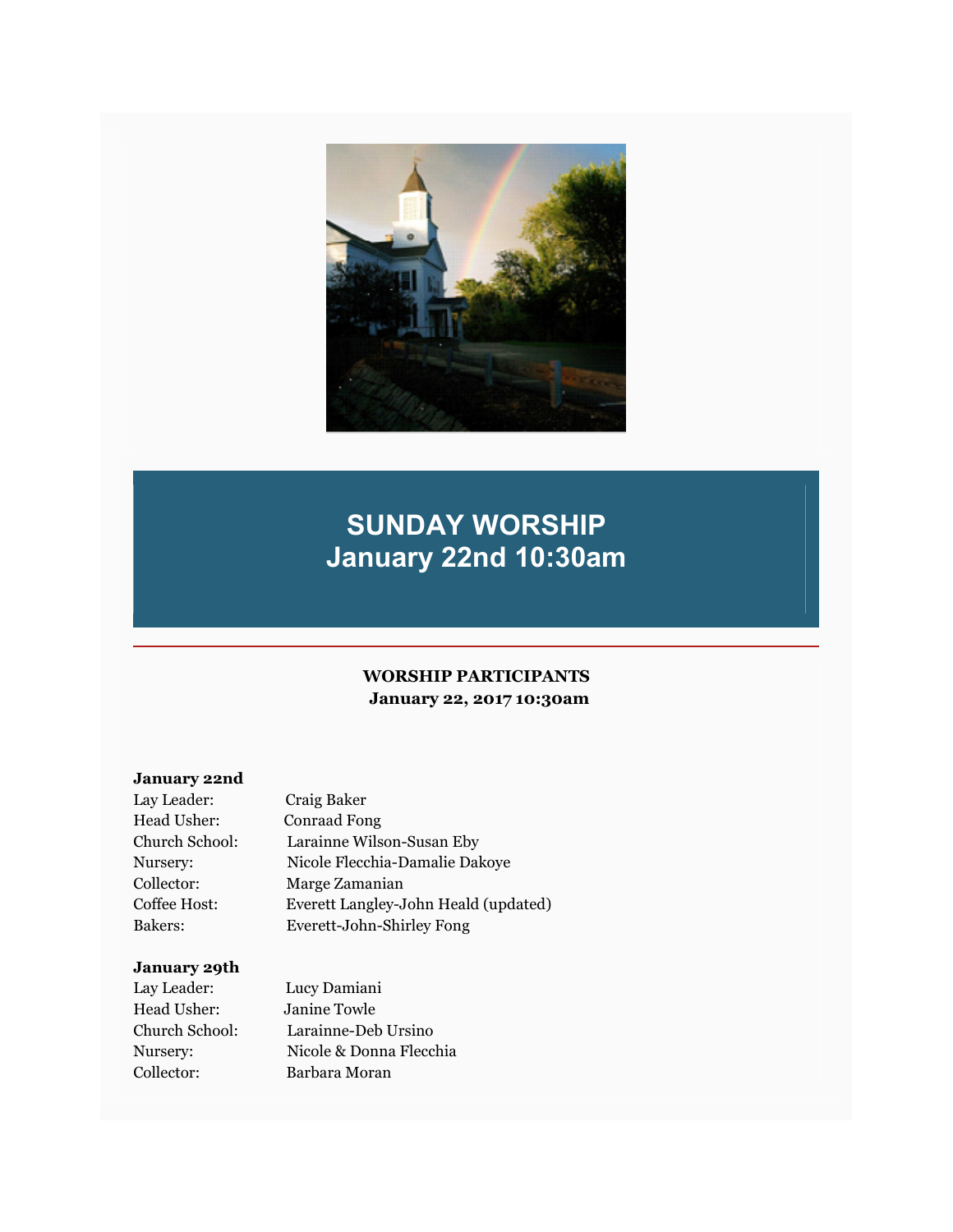Coffee Host: Larainne Wilson-Sunday School Bakers: Larainne-Sunday School Class

# **UPCOMING EVENTS**

#### **COMING UP THIS WEEK**

**Tuesday January 17th** True North Pastor Hours 4-6pm **Wednesday January 18th** C4C 1:00pm Youth Choir 5:45pm Adult Choir 7:15pm **Thursday January 19th** True North Pastor Hours 9-11am **Friday January 20th** Hilltop Herald articles for February are Due! **Sunday January 22nd** Worship - Church School 10:30am Called to Care

**Hilltop Herald Articles for FEBRUARY are due Friday January 20th! ANNUAL MEETING REPORTS are due Tuesday January 24th! (I need to have copies made for handout on Sunday the 29th)**

**\*\*\*\*\*\*\*\*\*\*\*\*\*\*\*\*\*\*\*\*\*\*\*\*\*\*\*\*\***

A Request from the Nominating Committee

The Nominating Committee is in need of people to serve on many of our church's boards and committees. Please contact Carol Downing, Marcia Rich or Janet Knudsen to discuss how you might best serve our church.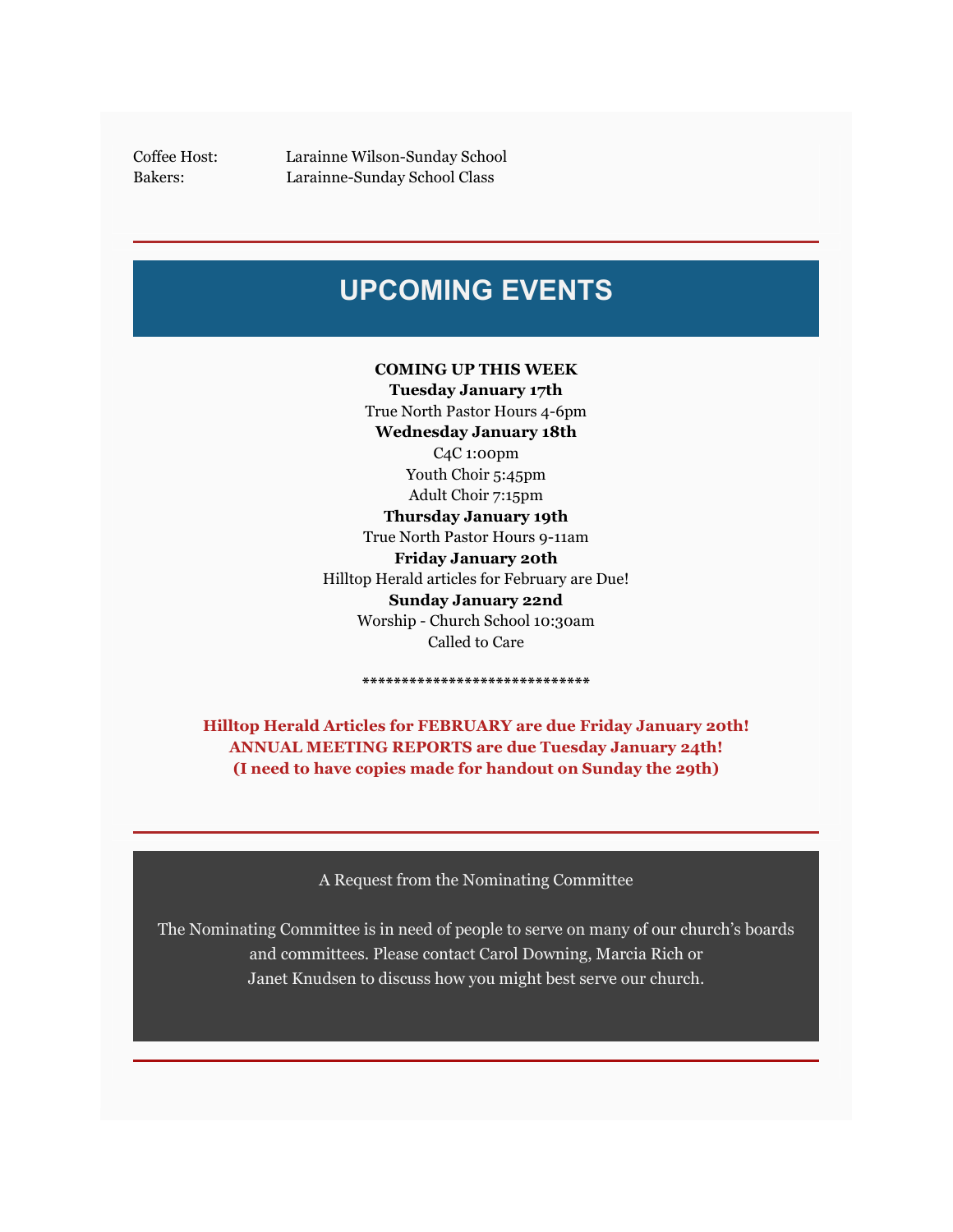

#### **NEW MEMBER INFORMATION!**

Are you newer to our church? Are you interested in learning more about our theology, our denomination, and how things work behind the scenes? Are you interested in church membership and what that means? Please join us for a *New Members Class on Thursday, January 19th at 7:00pm*. All are welcome, even if you aren't interested in joining at this time, you are invited to come to learn more

about our community.

Please RSVP to Angela at RevWells@UCCBurlington.org) if you plan to attend.

Also looking ahead, our New Members Service will be on Sunday, February 5th, for those of you who are interested in joining the church.

# **MOMENT OF REFLECTION**

During our stewardship campaign, do you love hearing people share about why they love the church? Well, good news! You are now going to hear those testimonies year-round, and you have an opportunity to share your own story. This year, we will hear one reflection on the 3rd Sunday of each month, about why the church is a priority in someone's life. *Thank you to Nancy Davis, as our first speaker, for sharing a wonderful moment of reflection!*

If you'd like to participate and share your story, please see the signup sheet at coffee hour to choose your month for next year. Please be in touch with Angela if you have any questions. Thank you!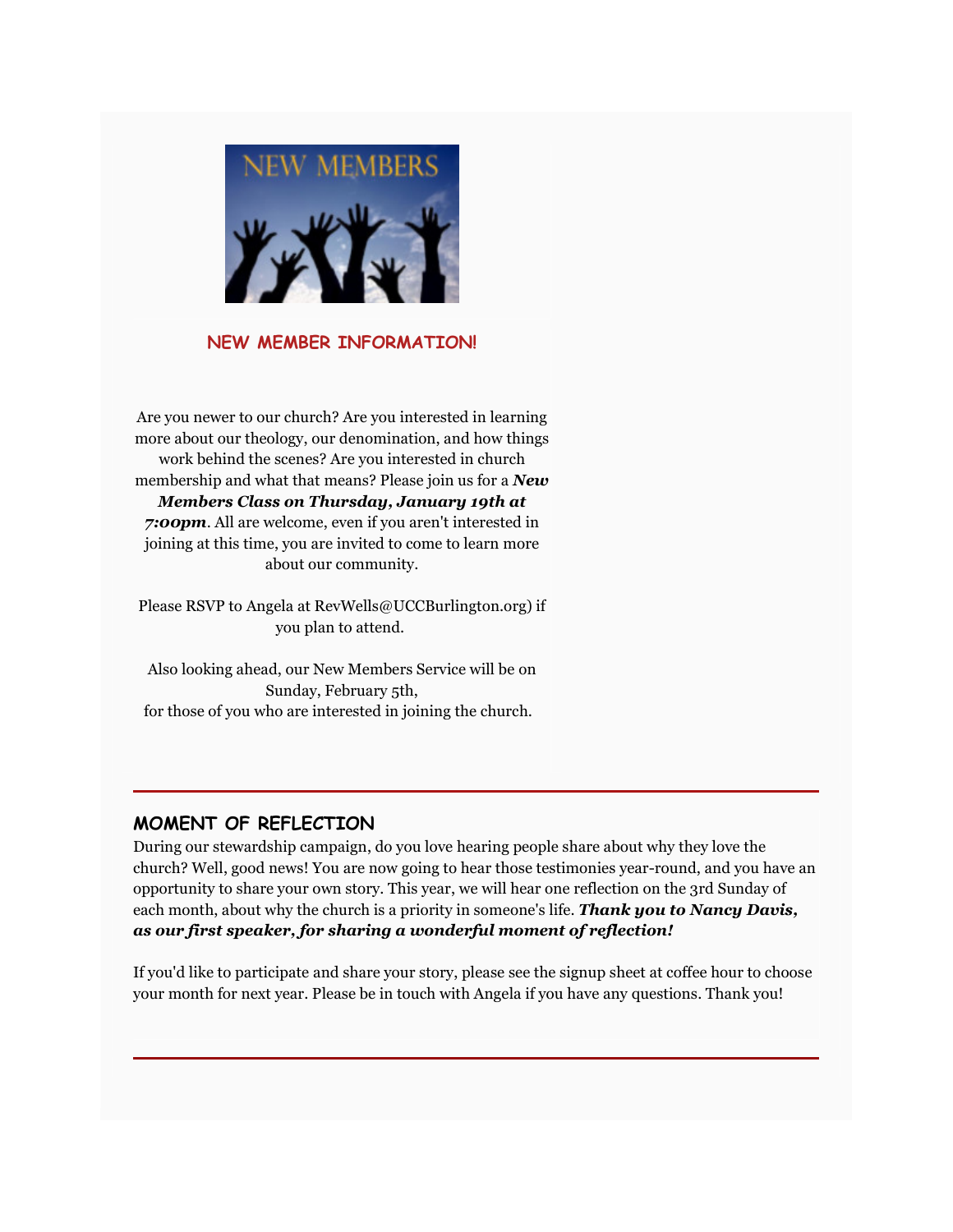

# **JAZZ AND CHOCOLATE FEBRUARY 11TH 7PM TICKETS \$15 PER PERSON!**

Join us for a night of Jazz and Chocolate with guest singer Lydia Harris and her piano man Steve Higgs! We will enjoy some decadent deserts while tapping our toes to some great tunes!

If you are able to make a desert, please see the signup sheet at coffee hour (or just RSVP here and I can add your name to the list)

Tickets are \$15 per person - See Deana at coffee hour or RSVP and we can hold them for you!

#### **SPIRITUALLY SPEAKING!**

**The Link below will take you to the Spiritually Speaking episode that is airing on BCAT! Well Done!** 

**If you can't access it, they may be updating, so please do try it again later.**

#### **https://m.youtube.com/watch?v=YASgR9LHKFo**



**FROM THE GREEN TEAM AT UCC!** Burlington Christmas Tree Pickup will follow a "yard waste"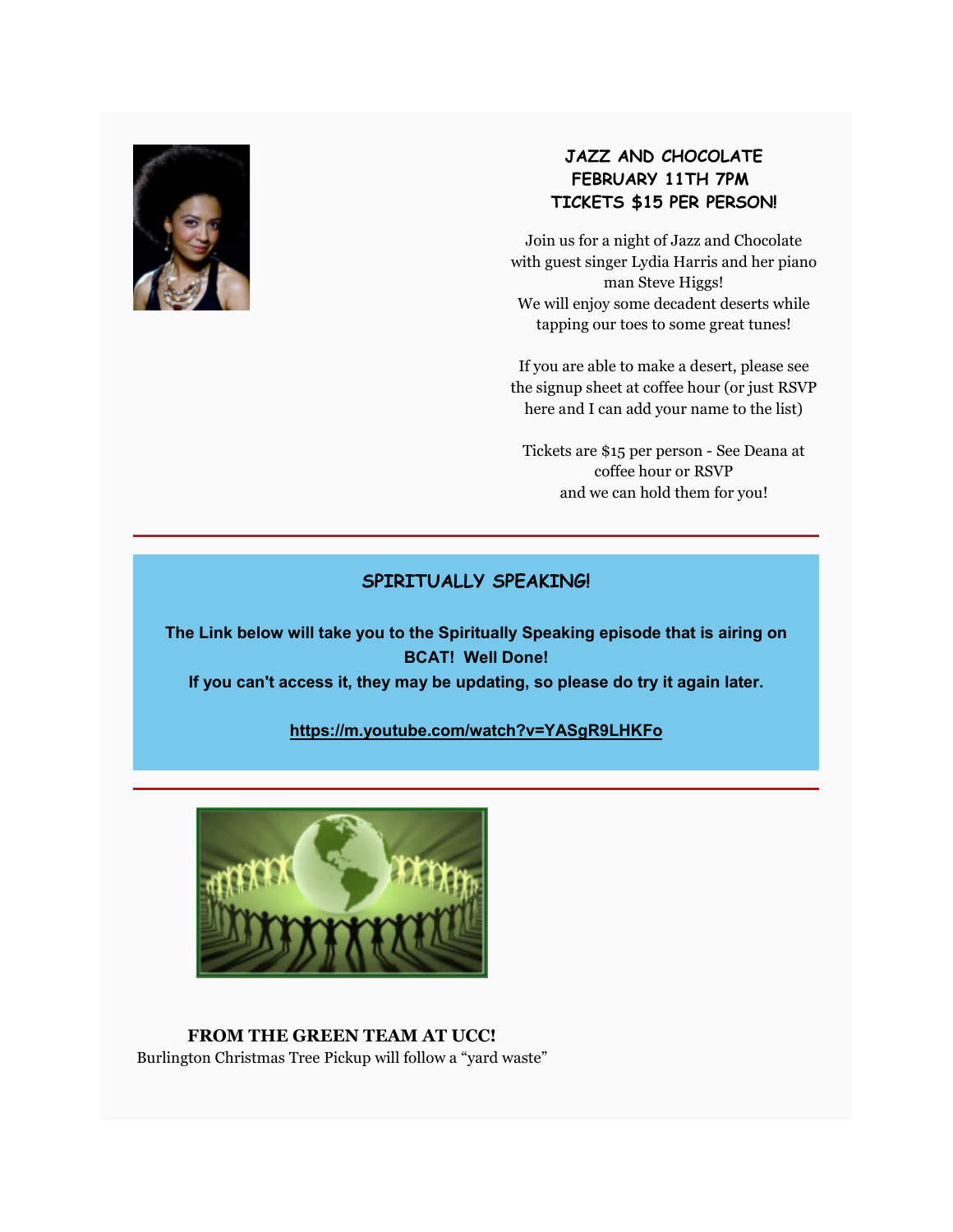schedule and will be for ONE WEEK ONLY starting on January 16h thru 20th. Please call 781-270-1670 if you do not know your yard waste day (Mon thru Fri pickup). Christmas trees should be cut in half if over 6 ft. If you are missed please call the DPW as soon as missed so that we can have it picked up. This pickup is for ONE WEEK ONLY!! http://www.burlington.org

#### **TRUE NORTH PASTOR HOURS**

 Please note Rev. Angela Wells will be at True North Coffee Shop on the following dates in January. However, her door is always open!

Tuesday, January 17th from 4-6pm Thursday, January 19th from 9-11am Tuesday, January 24th from 4-6pm Thursday, January 26th 9-11am



# **ROSIE'S PLACE**

Thank you to those volunteers who traveled into Boston to help prepare, serve and cleanup for a luncheon for those ladies at Rosie's Place on January 4th. We also thank you for your toiletry donations. It is very much appreciated!

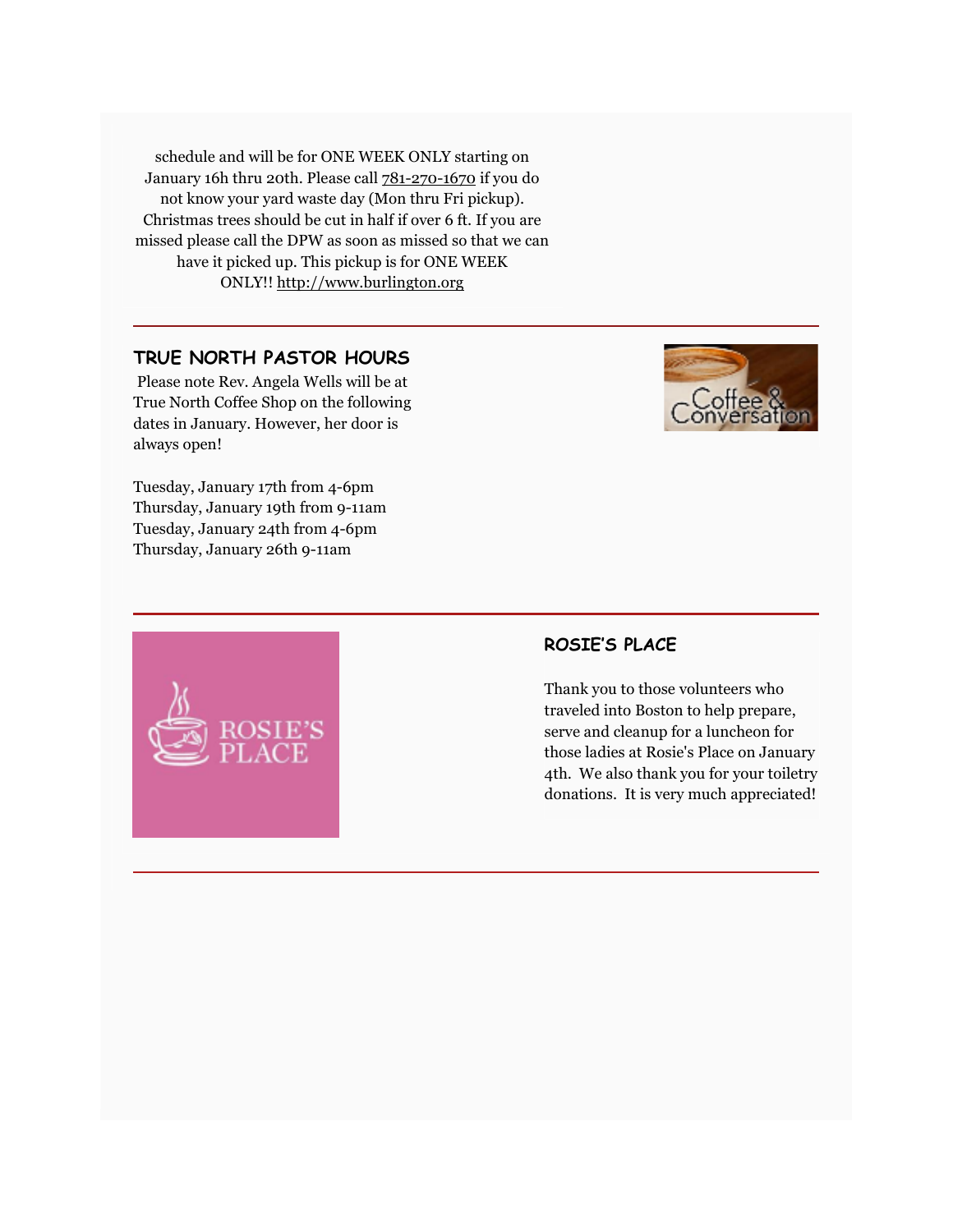

Our permanent Nursery Caregiver position is open. All interested people over the age of 18 should contact Rev. Angela Wells at RevWells@uccburlington.org

We would like to thank Nicole Flecchia for stepping in on a temporary basis while our search is on.



Once again we need volunteer teachers and assistants in the nursery and as Sunday School helpers!! Please contact Jan Costa

at jancosta124@gmail.com or sign up on the sheets available during coffee hour if you are able to help out. The nursery and Sunday School program can not effectively continue without volunteer help. Thanks to all who support these programs!!!



Laura Nowell - surgery Anna Karwan's Mom Irene Larainne Wilson's dad Allen Sheri Wilson's nephew Tyler and her Mom Larainne and Sheri's Friend Alisa Safely Macone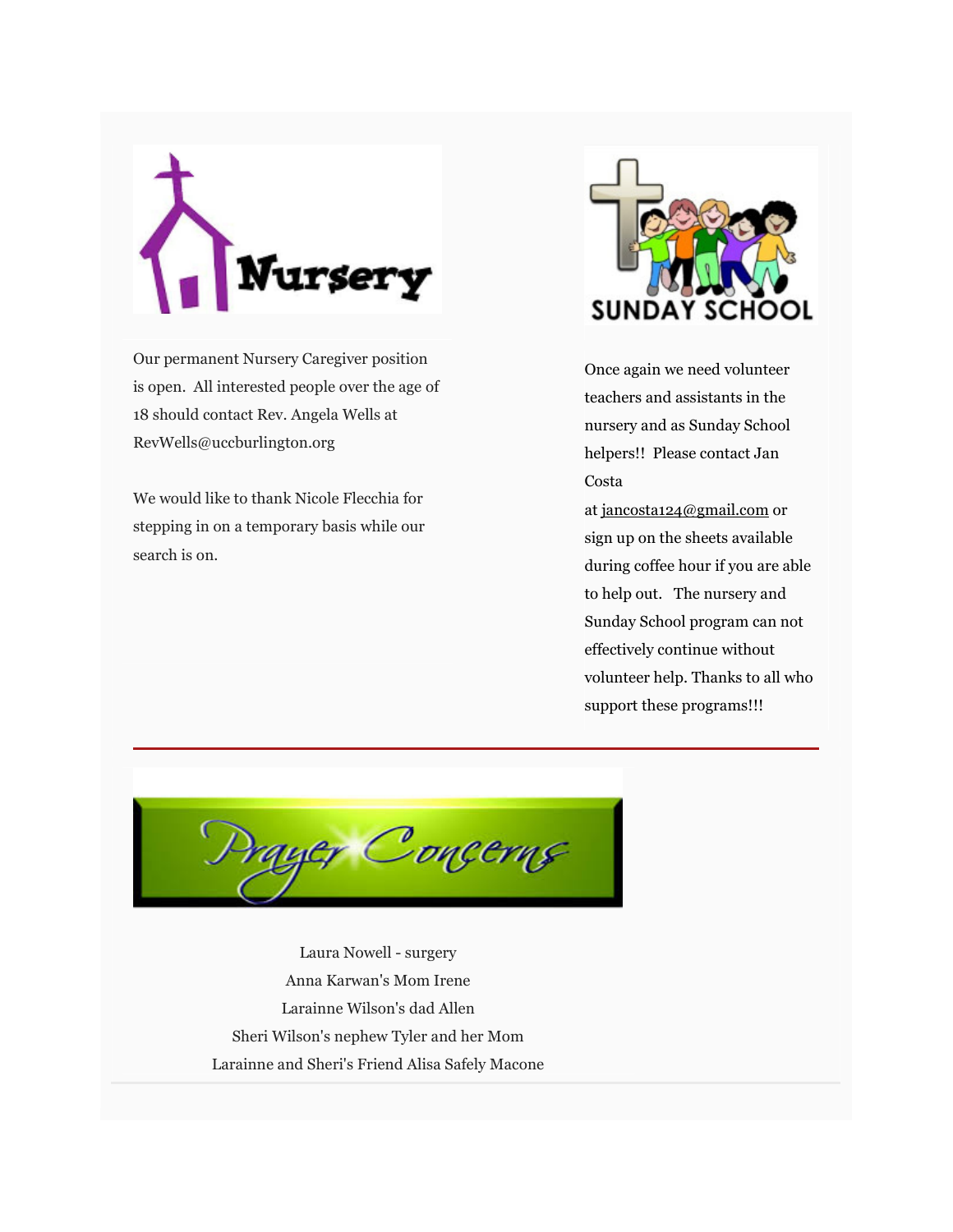Deb Glancy's friend Mario Jan Blandino and her great grandson Brandon Contoni (only 6 and diagnosed with a rare cancer) Cindy Phillips Dad in Hospice Chris Cahoon-healing Carol Downing's husband Ron Sheila Vitale Nick Ciano's Mom Jenny Bobbie's friend John Ford still needing intense prayers Joe's parents Joseph & Lillian, niece Kari, and former student Ian Woody Knowles' friend Chris Carbeau's grandson-serious health issues Kendra's Grandfather Phil Jessy McNeil's Brother Mel, Mom and Sister Grace Anne Stafford's grandsons Tyler and Zach Dorothy Murdoch's daughter Judy and brother Frank Dot Drinkwater Ruth Reddig Everett Langley and his brother George John Heald's sister Susan & Mom Aimee Tredeau's friend Amanda Barbara Moran's friend Heather Ginger Mungillo's son, Jim

> Fred Garside Alan Wright's Mom Mary

*Copyright © \*2016|\* \*United Church of Christ, Congregational\*, All rights reserved.*

**Our mailing address is:** 6 Lexington Street Burlington, MA 01803